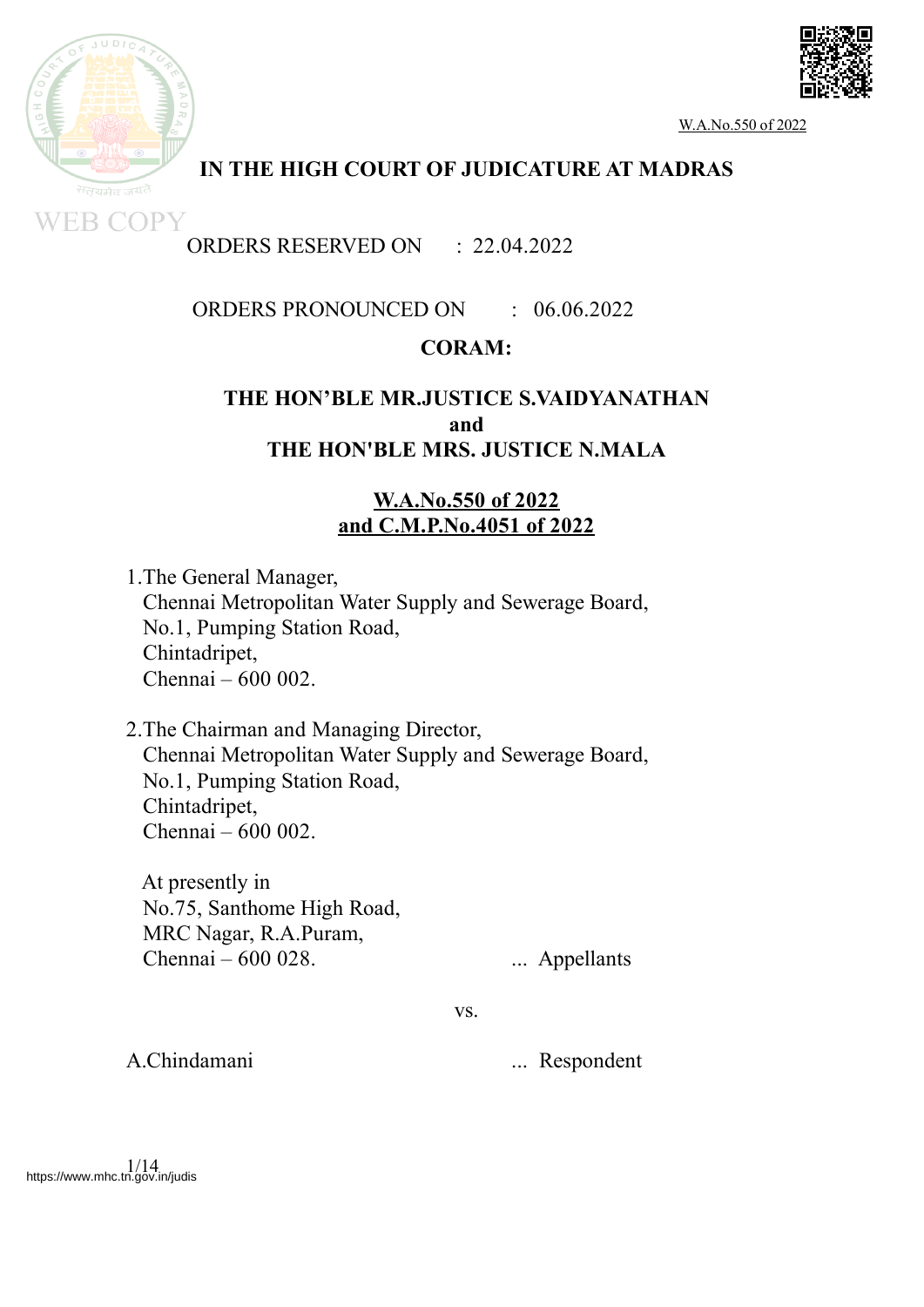

 $JUDIC$ 

**Prayer:** Writ appeal filed under Clause 15 of Letter's Patent, to set aside the order in W.P.No.31311 of 2017 dated 25.08.2021 and set aside the same and thereby allow the Writ Appeal.

> For Appellants : Mr.R.Neelakandan, Additional Advocate General Assisted by R.K.Kalpana

For Respondent : Mr.K.Raja

\* \* \* \* \*

# **J U D G M E N T**

[Order of the Court was made by S.VAIDYANATHAN,J. and N.MALA**, J.**]

The Writ Appeal is filed against the order dated 25.08.2021 passed in W.P.No.31311 of 2017. The respondent herein filed the above said writ petition praying for the issuance of Writ of Certiorarified Mandamus, to call for the records relating to the proceedings of the respondent No.1, in Ka.No.SEKUVAA/PAMANEE/NEEMA4/7553/ 2017 dated 21.03.2017 and quash the same and thereby, direct the respondents to grant compassionate appointment as per the petitioner's representation dated 15.03.2017.

2.The present case is typical of the legal maxim "Vigilantibus non dormientibus jura subveniunt" meaning that the law assists only those who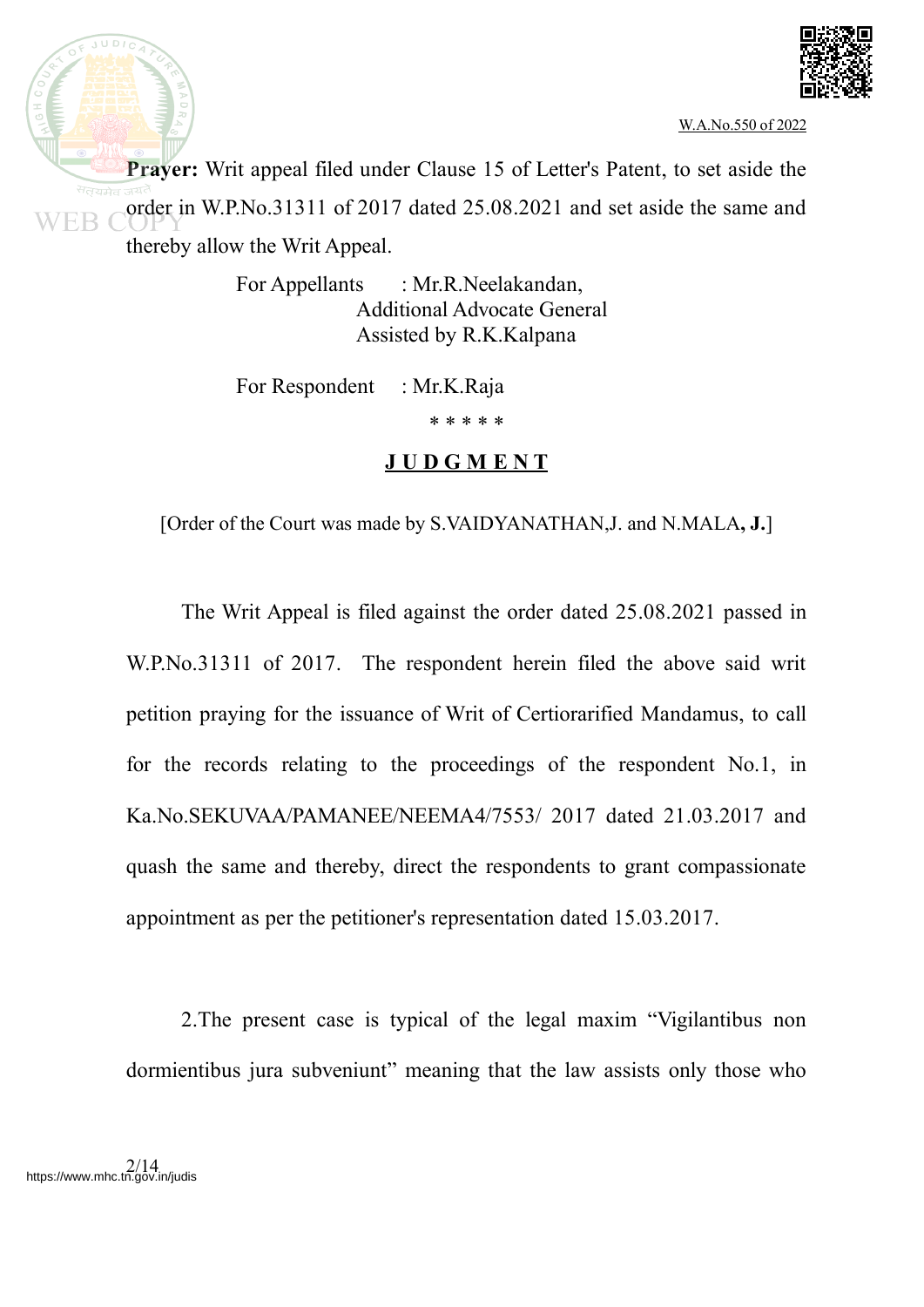

 $JUDIC$ are vigilant, and not those who sleep over their rights.

### **THE BRIEF FACTS OF THE CASE:**

3.The writ petitioner's deceased husband was employed in Chennai Metropolitan Water Supply and Sewerage Board and he worked for 18 years. The petitioner's husband died in harness on 03.10.1994 leaving behind the petitioner and their three minor children.

4.According to the petitioner, as the amount of pension received by her was in-sufficient to maintain her family, she made an application on 27.08.1998 for appointment on compassionate ground and the said application was not disposed of. At the time when the petitioner made the application her children were minors and after her son became major she made a representation on 30.04.2009 for appointment of her son, which was also not disposed of.

5.The petitioner's further case was that when she came to know that the Board is recruiting persons, she immediately made a representation on 15.03.2017 and sought appointment for her major son. The said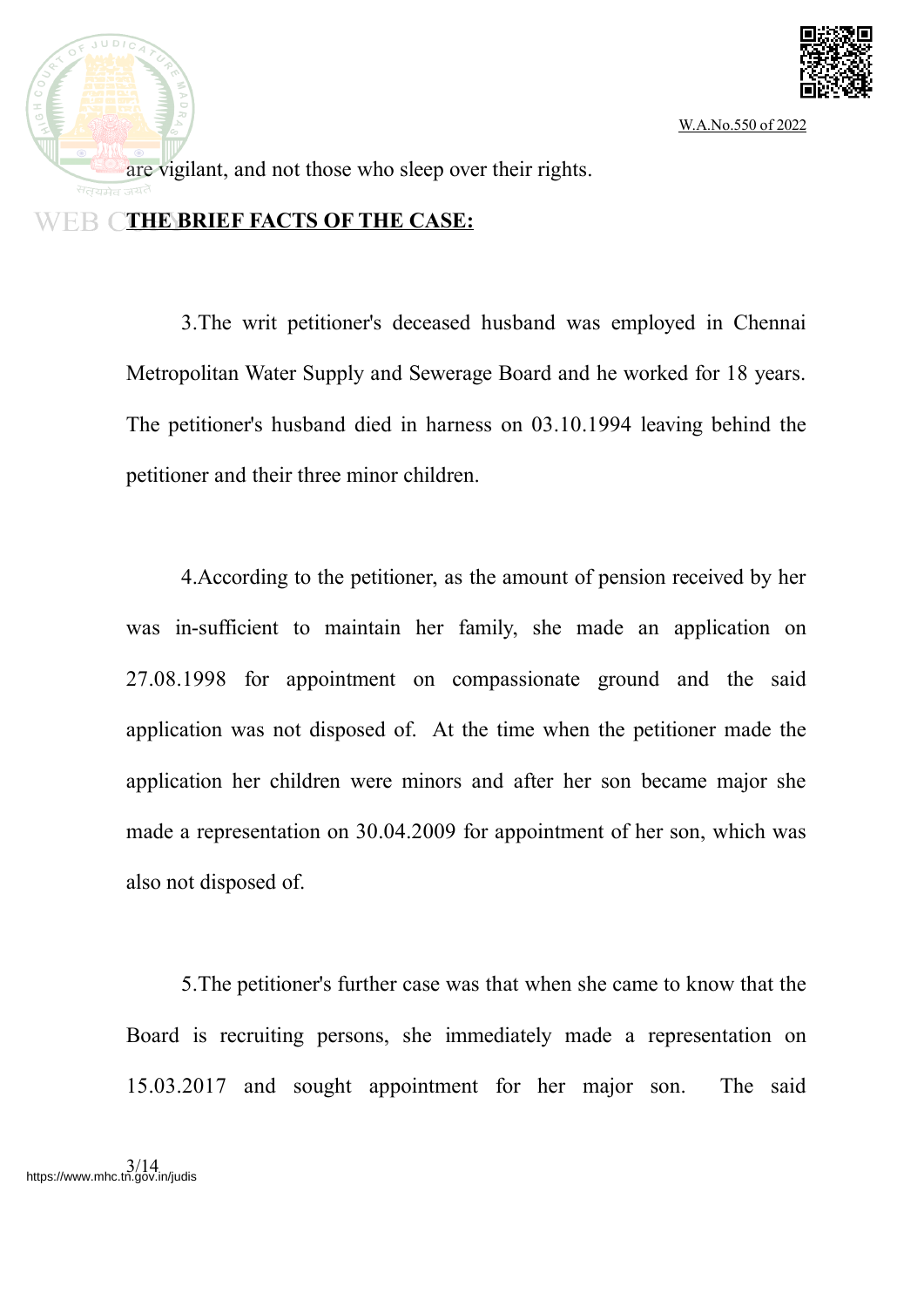

representation was disposed of by the impugned order dated 21.03.2017 on the ground that the representation was made beyond the period of three years WEB ( stipulated in G.O.Ms.No.120, Labour and Employment Department dated 26.06.1995.

> 6.A detailed counter was filed in the writ petition. The respondents disputed the submission of the representation dated 28.07.1998 and further stated that the application dated 30.04.2009 was submitted with false information and fabricated documents.

> 7.The respondents contended that the application was hopelessly barred by limitation as it was filed after 14 years from the date of death of the deceased employee. It was the respondents further contention that the very fact that the application was filed long after the death of the employee, it would be vividly clear that the family was not in an indigenous situation.

> 8.Heard the learned counsel for the appellants as well as the respondent and the records have been perused.

4/14 https://www.mhc.tn.gov.in/judis

**IUDI**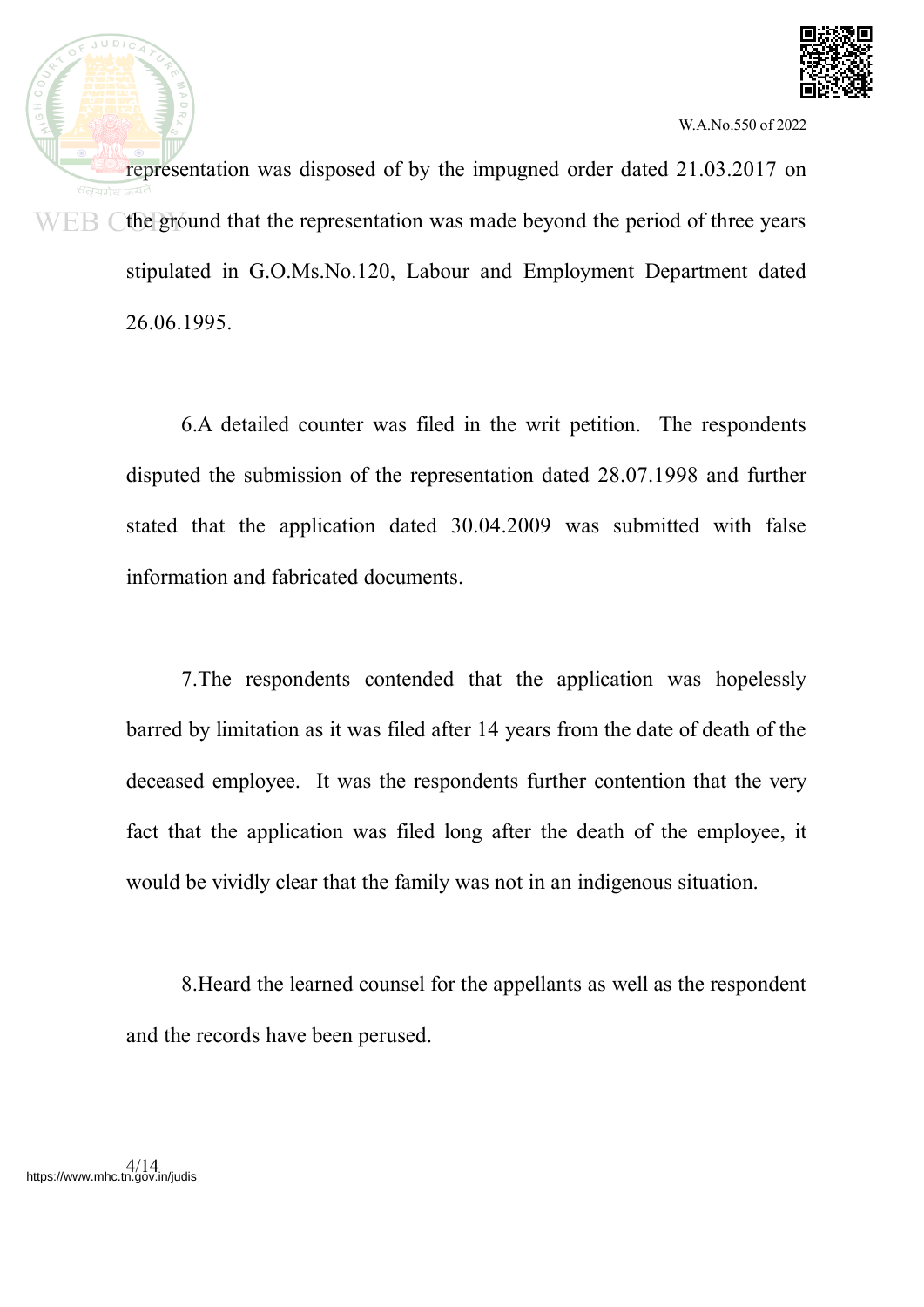

9.The learned counsel for the appellants submitted that the application EB Cof the petitioner for compassionate appointment was hopelessly barred by limitation as the same was filed after a lapse of 14 years from the date of death of the employee (03.10.1994). The learned counsel further submitted that the learned Judge was not right in observing that the appellants by resorting to pick and choose method were discriminating the petitioner in the matter of appointment on compassionate grounds. The learned counsel submitted that the observation of the learned Judge that G.O.Ms.No.120, Labour and Employment Department dated 26.06.1995 was not given serious consideration by the appellants in as much as the petitioner was able to establish that the applications of several persons when submitted beyond the time stipulated in the G.O. were entertained is untenable on the facts of the case.

> 10.The learned counsel for the appellants submitted that the learned Judge had not gone into the issue of delay and laches, even though the said plea was raised in the counter affidavit. The learned counsel therefore prayed that the writ appeal may be allowed.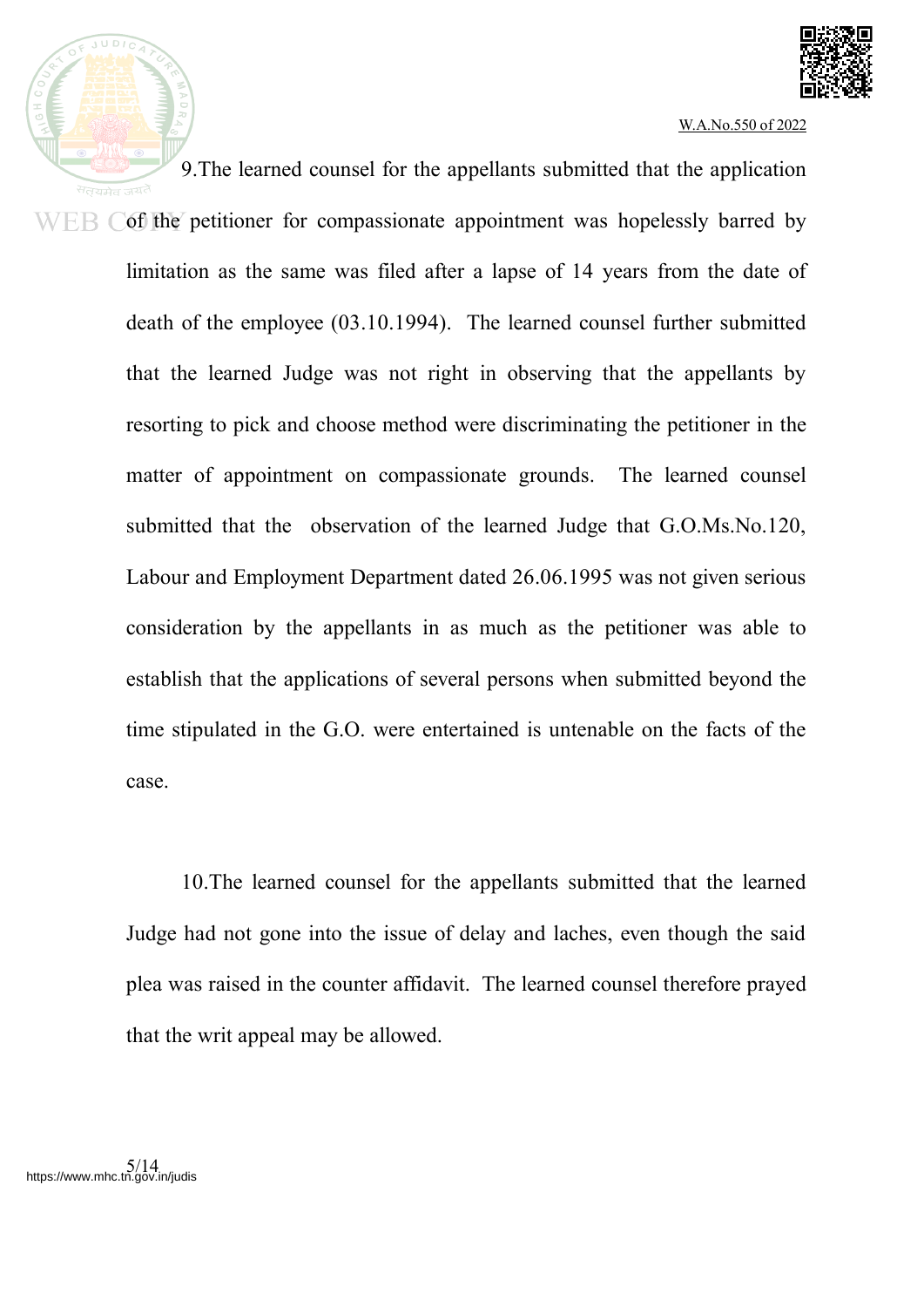

11.In contra, the learned counsel for the respondent submitted that the appellants were indulging in pick and choose method and several persons WEB ( who had filed their application belatedly were given appointment and drew the attention of the Court to the page No.74 of the typed set of papers in support of the said contention. The learned counsel therefore prayed for the dismissal of the writ appeal. According to him there were no merits in the appeal.

> 12.The short issue that arises for consideration before us is whether the petitioner's claim for compassionate appointment is legally sustainable or not.

> 13.As the learned counsel for the respondents raised the issue of discrimination on 16.03.2022 an order was passed by this Court as hereunder:

> > *"5.Learned Additional Advocate General appearing for the Appellants/CMWSSB shall ascertain as to whether compassionate appointments were made after the year 2017 till 2021, and if so, the list of Officials who have appointed such candidates need to be furnished, with the indication as to whether they are in service or not."*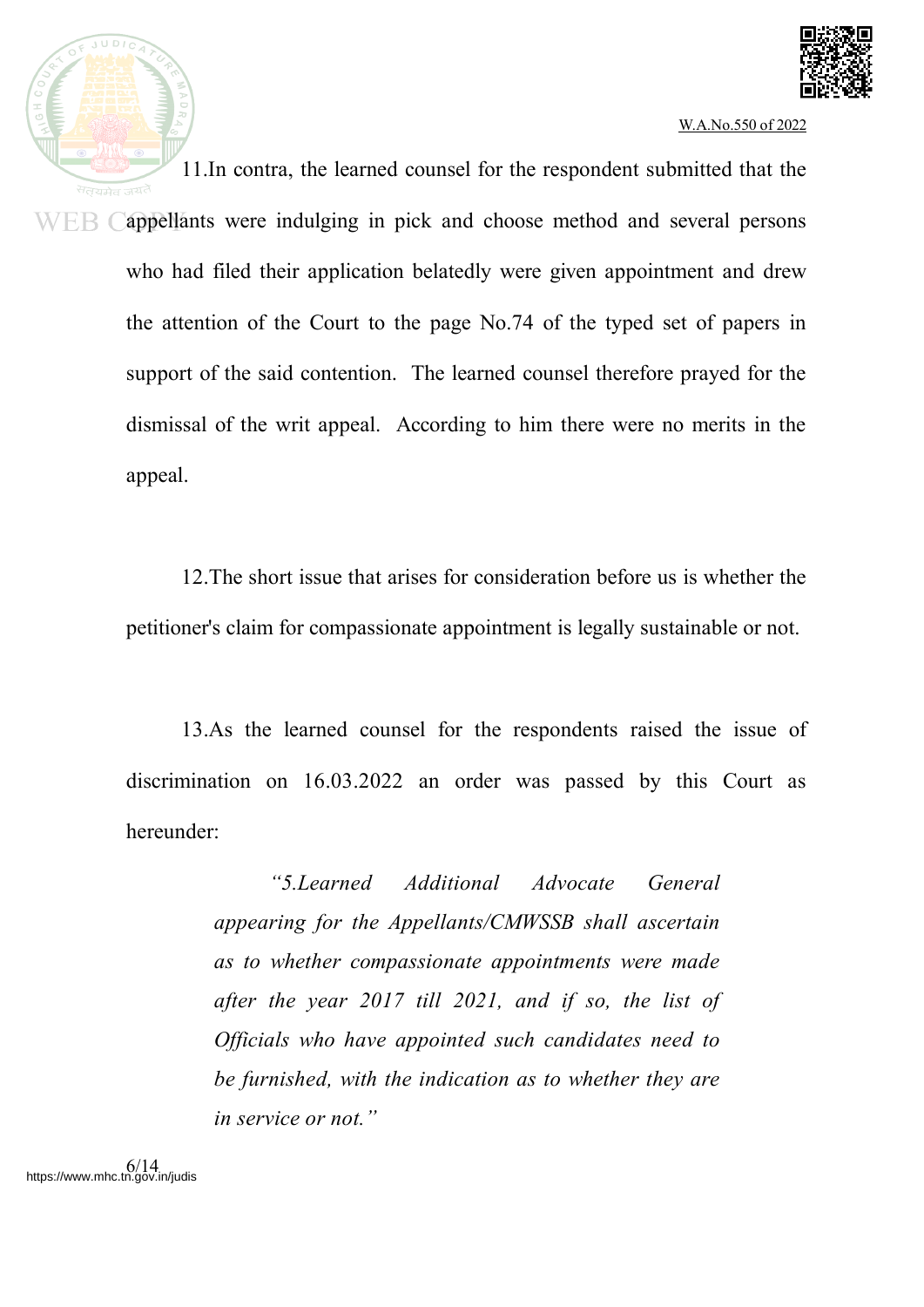



14.In pursuance of the said order the appellants submitted a report wherein at page Nos.14, 15 and 16 the details of appointment as sought for by this Court in the order dated 16.03.2022 were furnished. In the said report, which is deposed by the General Manager, CMWSSB, it is clearly stated that the appellants or any of its officials never committed any illegality in making compassionate appointment and that they have acted as per the orders of the Hon'ble Court in a specified cases.

15.Be that as it may, it is to be seen whether the respondent has made out a case for compassionate appointment. Though the respondent stated in the writ petition that her husband died on 03.10.1994 and she made an application on 28.07.1998 for appointment on compassionate ground, the same was denied by the appellants. The appellants in their counter in several paragraphs have vehemently denied the receipt of the application dated 28.07.1998. The appellants in paragraph No.14 of the counter have categorically stated that the first application that was submitted by the petitioner was on 30.04.2009, after a lapse of 14 years from the date of death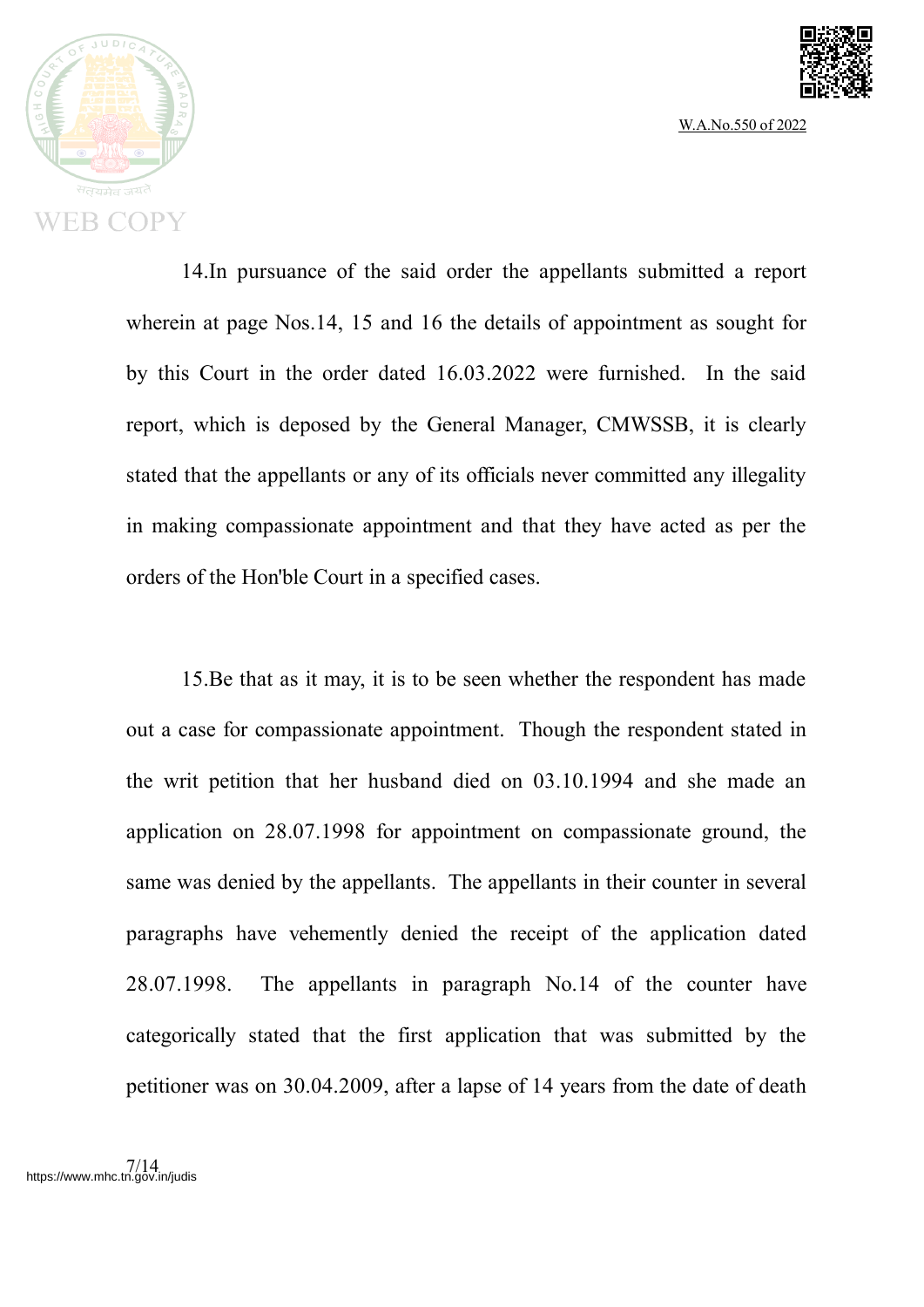



of the employee and that the said application was submitted along with false WEB Cand fabricated documents.

> 16.It is pertinent to extract here paragraph Nos.8 and 12 of the counter affidavit filed by the appellants in the writ petition.

> > *"8.It is submitted that the petitioner has not approached this Hon'ble Court with clean hands. He has submitted before this Hon'ble Court that many applications were submitted claiming appointment to him on compassionate ground on many occasion. To substantiate such false claim, he has submitted forged documents. The applications allegedly submitted were neither acknowledged nor possessed the proof for registration. She has alleged that an application was submitted on 28.07.1998. She is misleading this Hon'ble Court as no such application was received in this office. Her petition deserved to be dismissed devoid of facts and merits. She has filed this Writ Petition relying on forged documents.*

> > *12.It is submitted that after a lapse of 14 years after the death of the employee, his wife Tmt.Chindamani submitted an application on 30.04.2009 to the General Manager to provide*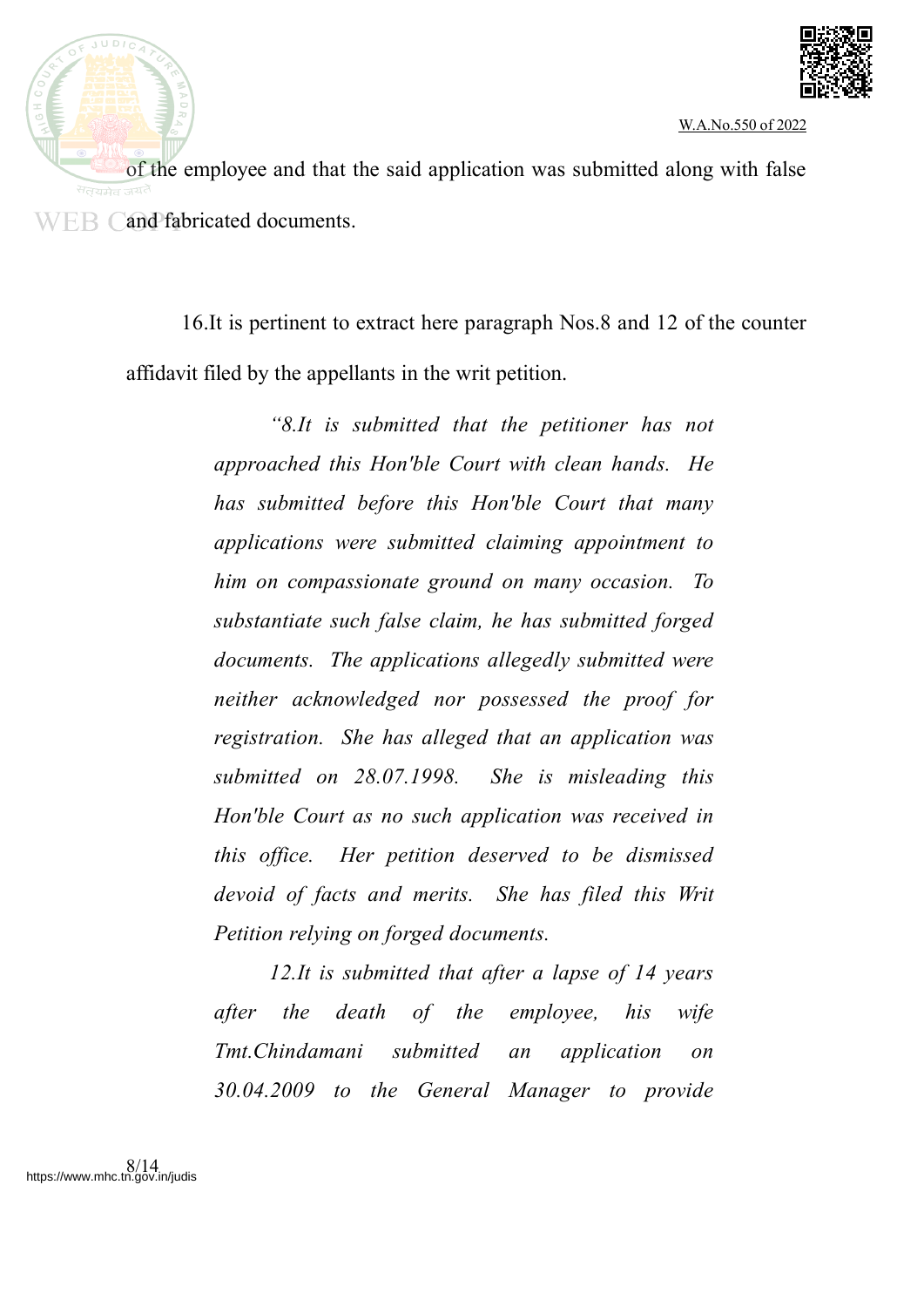



*appointment on compassionate ground. This was the first application submitted by the family with false information and fabricated documents. But the application given was barred by limitations. Hence rejected and the file was disposed under 'K' Disposal on 03.09.2009. She furnished copy of letters allegedly to have been submitted on 28.07.1998. She is misleading this Hon'ble Court as no such application was received in this office. Her petition deserved to be dismissed devoid of facts and merits. She has filed this Writ Petition relying on forged documents."*

17.When such a categorical stand is taken by the appellant, it is surprising nay astonishing that no rejoinder was filed denying the said imputations by the respondent. If really the respondent had submitted an application as early as on 28.07.1998, she would have filed some document in the form of an acknowledgment in proof of such submission. The failure of the respondent in denying such serious imputations raises a doubt as to the genuineness of the claim of the respondent, regarding the submission of the application dated 28.07.1998. Therefore, it is presumed that the first application that was received by the appellants was the application dated 30.04.2009. The said application was submitted 14 years after the death of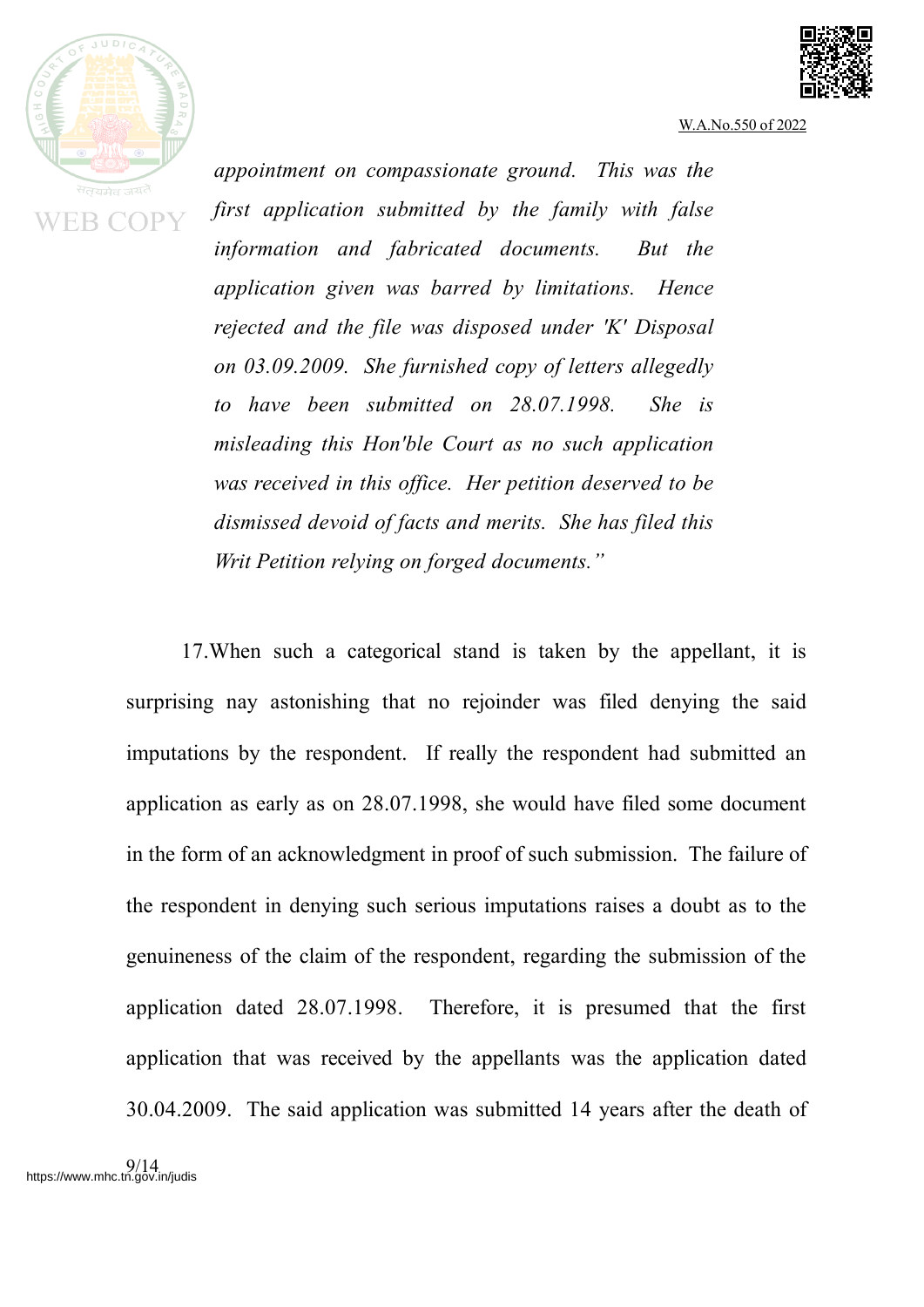

the deceased employee and therefore as rightly contended by the appellants counsel the same is hopelessly barred by limitation. The learned Judge has WEB ( failed to discuss the issue of delay and laches eventhough it was raised in the counter and has allowed the writ petition.

> 18.Appointment on compassionate grounds is not driven by sympathy, but compliance of the parameters laid down by law are essentially to be satisfied.

> 19.It would be relevant to note here few Judgments of the Hon'ble Supreme Court in this regard. In the case of *State of Jammu & Kashmir and others v/s. Sajab Ahamed Mir* reported in *2006 (5) SCC 766*, it was held that the appointment on compassionate ground is an exception to general rule of appointment to public office which is based on competitive merits. The Hon'ble Supreme Court in the said Judgment dismissed the claim for compassionate appointment on the ground of delay and laches. The Hon'ble Supreme Court further held that there was no need to make appointment on compassionate grounds at the cost of interest of several others ignoring the mandate of Article 14 of the Constitution of India, when it was proved that the family had overcome the crisis.

 $JUDIC$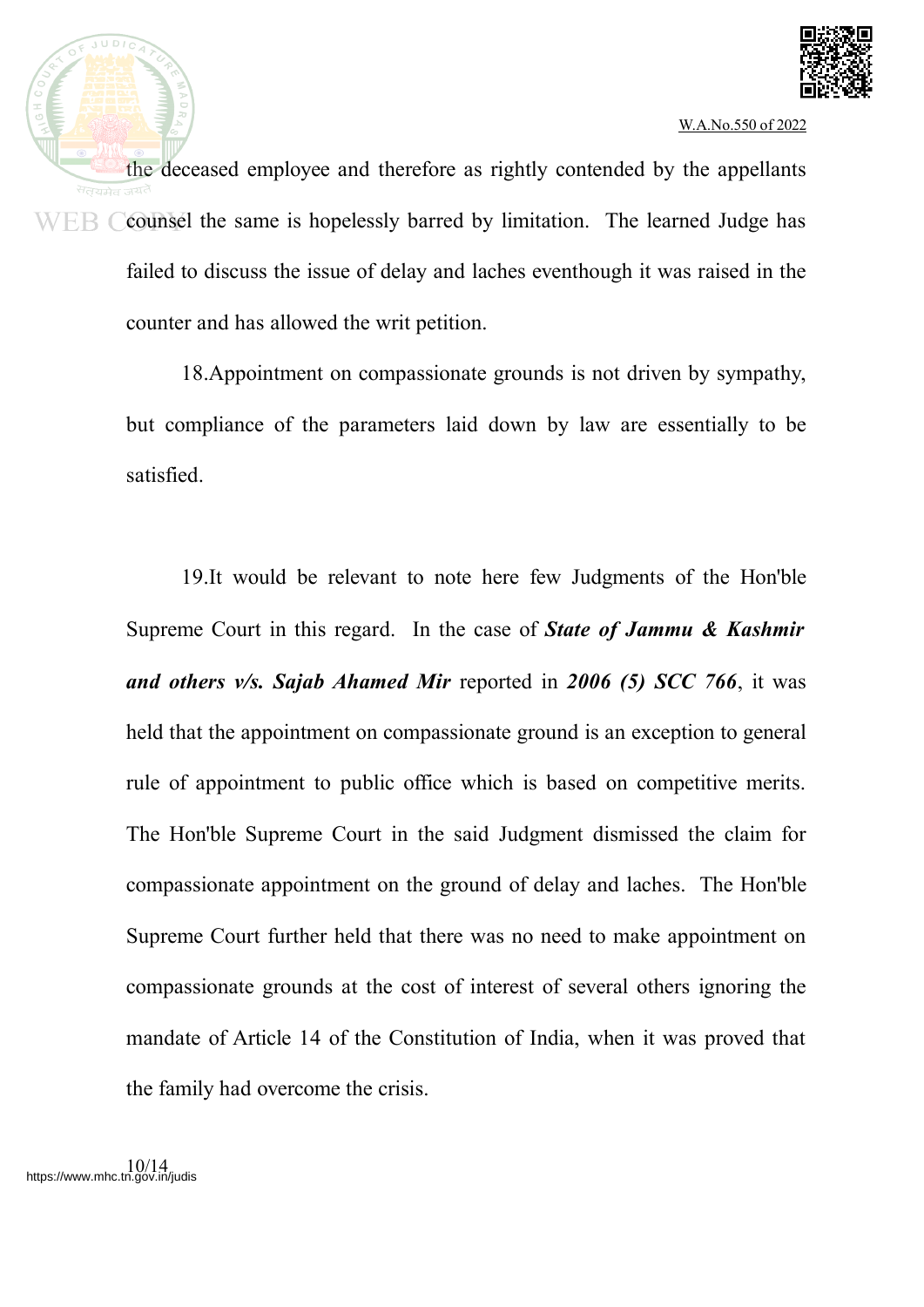



20.The Hon'ble Supreme Court in the case of *Punjab State Power Corporation Limited and other Vs. Nirval Singh* reported in *2019 6 SCC 774* has categorically held that the delay in pursuing the claim/approaching Court would militate against claim for compassionate appointment as the very objective is to provide immediate amelioration to the family. In the said case also the claim for compassionate appointment was rejected on the ground of delay.

21.In a more recent Judgment of the Hon'ble Supreme Court in the case of *Steel Authority of India Vs. Gouri Devi*, the Hon'ble Supreme Court has reiterated the above principles and rejected the application filed for compassionate appointment made after 18 years on the ground of delay and laches.

21.It is now fairly well settled that there is no vested right to compassionate appointment and such right cannot be exercised at the whim and fancy of the claimant. The claim for compassionate appointment is circumcized by the scheme for compassionate appointment. It is also well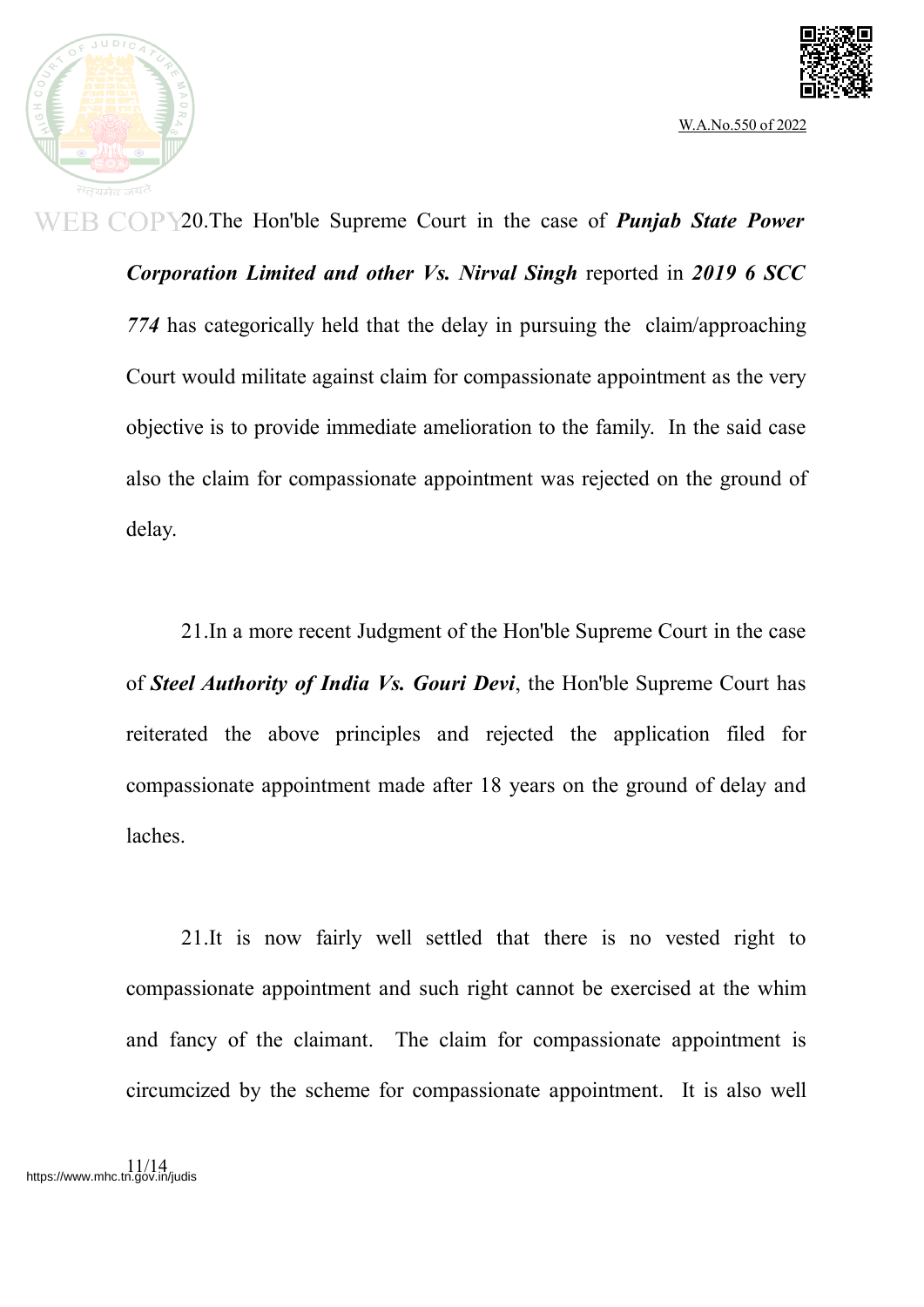



settled that the object behind appointment on compassionate ground is to enable the family to tide over the sudden financial crisis into which it is WEB ( pushed and not to provide employment on the mere death of the employee. Fruitful reference can be made to the Judgement of the Hon'ble Supreme Court of India in the case of *Umesh Kumar Nagpal Vs. State of Haryana and others* reported in *(1994) 4 SCC 138* and to the case of *Managing Director, MMTC Ltd., New Delhi and another Vs. Pramoda Dei alias Nayak* reported in *(1997) 11 Supreme Court Cases 390* in this regard.

> 22.On the facts and circumstances of the case and the law on the subject, the order passed by the learned Judge is set aside and the writ appeal is allowed. There shall be no order as to cost. Consequently, the connected miscellaneous petition is closed.

> > **[S.V.N.,J.] [N.M.,J.] 06.06.2022**

Index : Yes / No Internet  $\cdot$  Yes / No ah

To

1.The General Manager, Chennai Metropolitan Water Supply and Sewerage Board,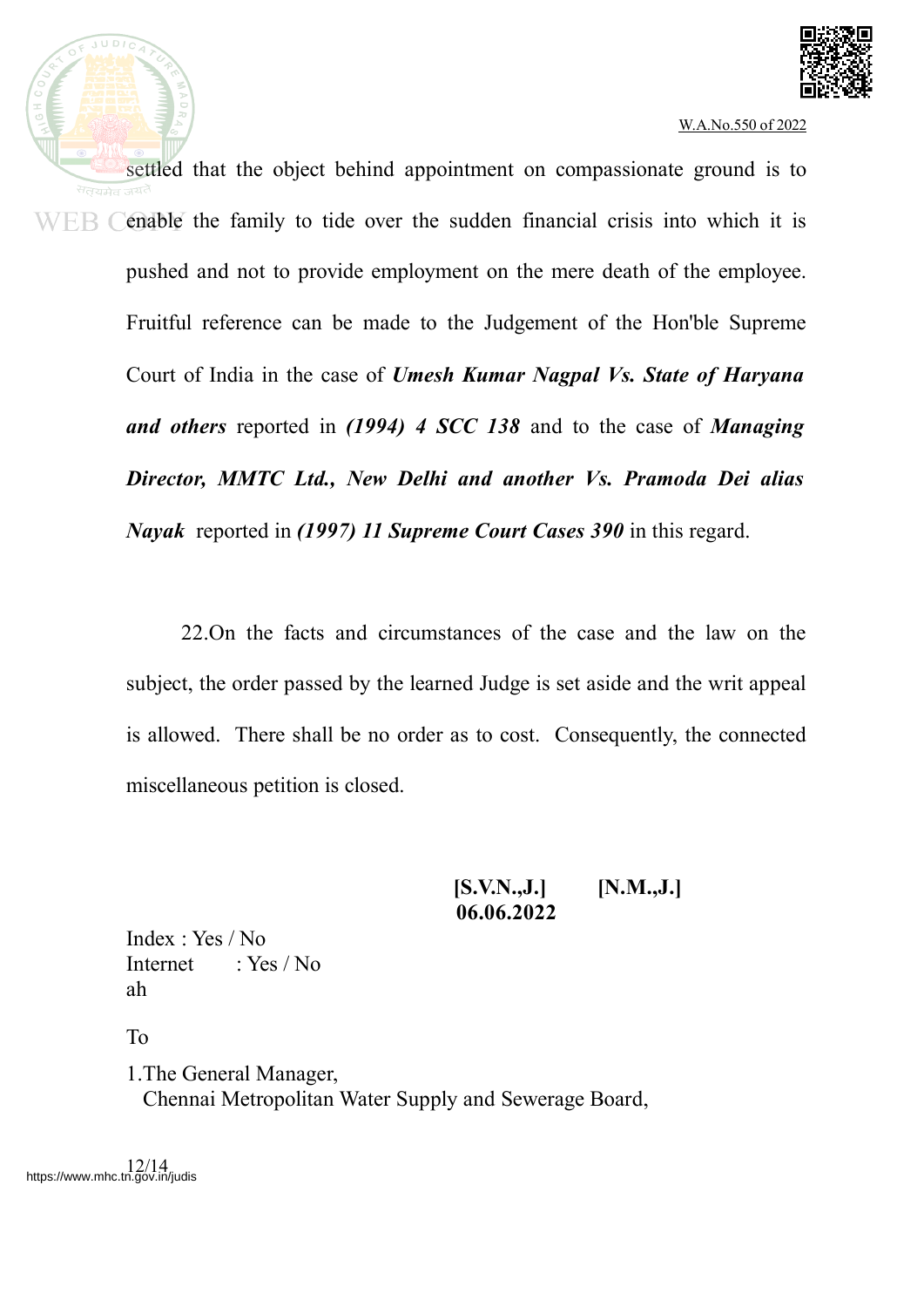



No.1, Pumping Station Road, Chintadripet, Chennai – 600 002. सत्यमेव जय

WEB COPY Chairman and Managing Director, Chennai Metropolitan Water Supply and Sewerage Board, No.1, Pumping Station Road, Chintadripet, Chennai – 600 002.

# **S.VAIDYANATHAN, J. & N.MALA, J.**

ah

**PRE DELIVERY JUDGMENT IN W.A.No.550 of 2022 and C.M.P.No.4051 of 2022**